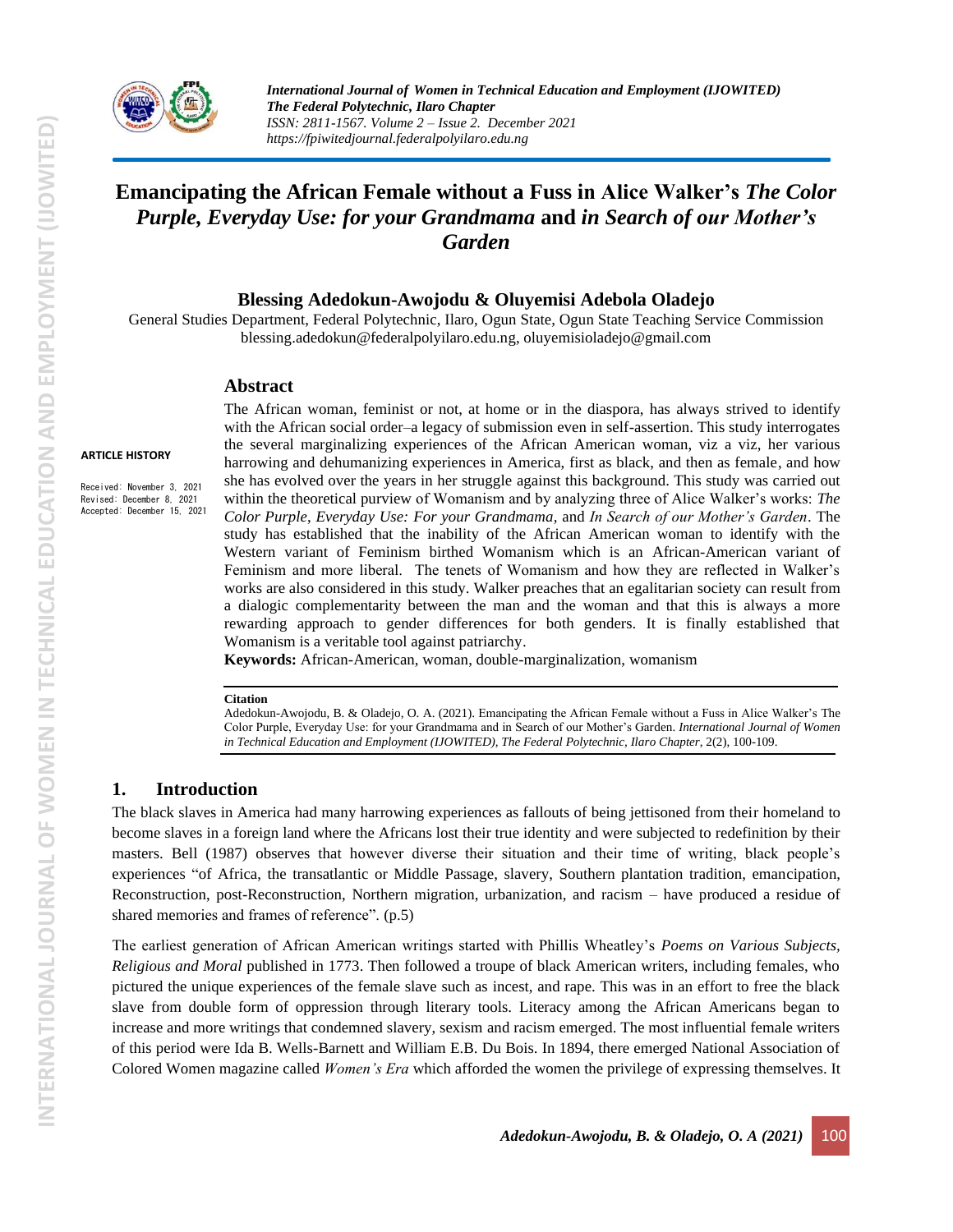

should be noted however that at this time female writers did not enjoy as much popularity as their male counterparts who were more recognized.

From the sixties, there began to occur an interplay of politics and literature. People began to use writing as a political tool. Resistance against political oppressions were non-violent but governance that did not favour the masses were criticised with literary tools. According to Dickson-Carr, "African American art and politics often inspired each other" (2005, p.12) In the 1970s more black writers came to the stage and began to write award winning literatures. This era found Alice walker on the literary scene. It was at this time that more women writers who have been silenced and considered irrelevant for ages came to the limelight. They began to show in their writings the diverse experiences bordering on being an African, a slave and a woman in America. They began to create a new image for themselves in literary texts and most of these texts depict the African women as leaders, creators of culture, mothers and lovers. Alice Walker, like other women, did not only write fiction but played her role in the literary scene by writing essays on several subjects that hinged on the plight of the black, the slave and the woman. And womanism continues to evolve.

# **2. Theoretical Framework**

The theory employed in the analysis of the selected texts of this paper is Womanism.

### **Womanism or Feminism?**

Though it might be right to say that women all over the world have been in consistent struggle against patriarchy, decrying the state of inequality between the man and the woman in the society, African women cannot claim to be completely in the same shoe with the white women, because the experience of being a white female is different from being a black female. Hence the approach of the African woman towards fighting patriarchy is different from that of the white woman. Williams Sherley (1986) opines that feminism is as divisive as the experiences of white women and women of color are different. She goes on to say that black women's literary experiences were excluded from the literature of white feminists. This position is corroborated by Abney Angela (2014) who also opines those Feminists perspectives offer limited viewpoints that do not go beyond the scope of Western paradigms and are void of the race component.

An African woman neither belongs here nor there. She cannot identify with the white woman on the basis of sex because the white woman is different from her in many respects. Neither can she identify with the African man on the basis of race because the African man knows that the woman does not have the same sex with him, so he sees himself as superior. There then arises the need for the African woman to assert her personal identity and uniqueness. Torps Elisabeth (2008) argues "that black women are undeniably different from their black *male* and *white* female "allies". Critics have argued that patriarchy cuts across strata- race, class, geographical boundary, so that being black or being a slave does not make the black American slave male to be less hostile to the women in their lives. The experience of being black and female is different from being black and male. Hooks Bell's (1994, p.148) position is that the institutionalized structure of male dominance encourages males of all races and classes to define their masculinity by acts of physical aggression and coercion toward others, women and children.

Torps (2008) further explains: "Many black female scholars have pointed out that although it is certainly true that black people are faced with racism as a community, black women are faced with sexism not only from outside, but also from within that same community." The need for womanist writings is premised on the fact that African women not only endure the oppression that comes with their status as "black", but they also endure the subjugation that comes with their status as female, as patriarchy is an ideology that makes abundant provision for the oppression of women regardless of race. African female slaves suffer more within the spectrum of slavery, as she is oppressed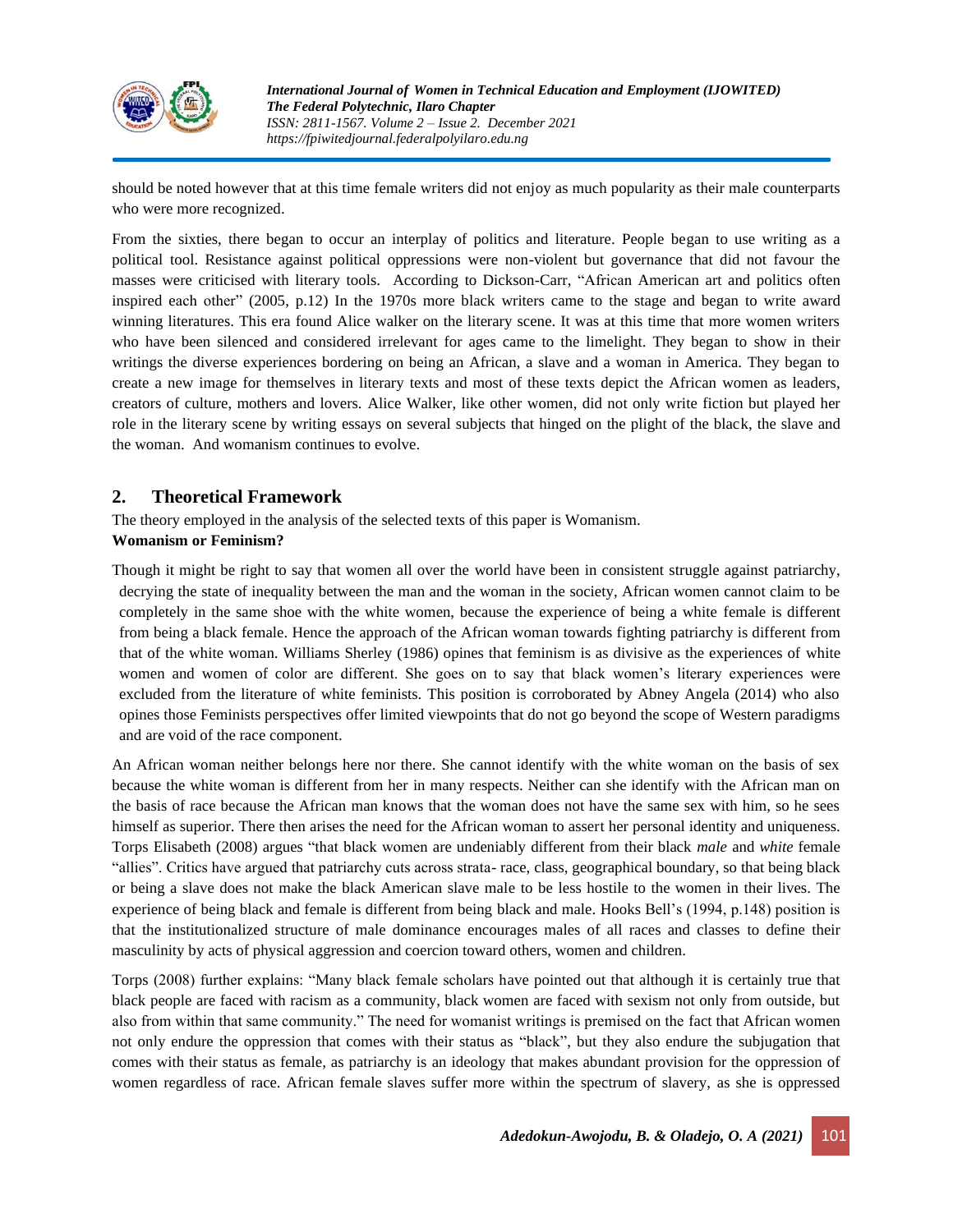

both by the slave master and her fellow slave who is a male. The black American women has had to endure both the social discrimination against the black and domestic violence of patriarchy perpetrated by their husbands, fathers or any male figure in the life of the black American woman as is depicted in most works of Walker. Bülent and Yasemin (2012) say "If they are not only females but also colored, it becomes much more difficult to live in any community. They are separated from the society. They have to endure all the violence and racist behaviors of both white men and women."

The birth of Womanism was also premised on the lack of portraiture or the negative portraiture of the black women in the writings of black men (Williams, 1986). Hence, the Womanist concerns herself with seeking out injustices within and outside of the Black communities and finding human and equitable solutions for the good of the whole community, rather than simply the good of women (Taylor, 2009, p. 4). Walker belongs to this generation of black women that have resisted and protested the double marginalization of being both black and female. She has defined the womanist as a black feminist who is committed to the survival and wholeness of an entire people male and female.

Walker's womanism is a form of black feminism. According to Torps (2008) Alice Walker coined the term "Womanism" in her collection of essays entitled *In Search of Our Mothers' Gardens*, published in 1983. In this essay, walker expatiates what being a womanist means to her. For her, womanists are not separatists. They are committed to the welfare of the two genders and to her, motherhood is an essential part of being a woman. Womanists love struggle and they refuse to give up easily. The term "womanist" can also refer to various types of relationship that exist among women in the society. Walker paints the portrait of the black woman as a beautiful and strong creature without underestimating the power or importance of the whites and the men.

In the words of Crumpton, S.M, (2014: 16) A womanist tries to find God in the face of emotional, physical, sexual, cultural and spiritual pain.

# **3. Methodology**

This paper analyses the primary texts using the womanism theory. Other literatures are deployed towards data explications and in validating the theory used for the data analyses. **Analyses**

### **Alice Walker, A Black Aloof**

Alice walker was born on 9th February 1944 as the eighth and last child of Willie Lee Walker and Minnie Tallulah Grant Walker. Her childhood experiences as a sharecropper's child in Eatonton, Georgia where the black slaves, especially women, were oppressed influence and are reflected in all her works. She attended Spelman College in Atlanta between 1961 and 1963. Her first novel was published in 1970. Alice walker is a social activist. She also has a passion for using her literary skills to condemn sexism and racism. But because Walker finds it difficult to identify with the Western form of feminism, she pitches her tent with black feminism which she gives the tag "womanism"

Despite the literary position of walker as an African American female writer, there is a sense of universalism in her works, as her subject matters and themes are not always farfetched in every human society. This is especially because the condition of the woman has not really changed despite the dawn of civilization and modernization.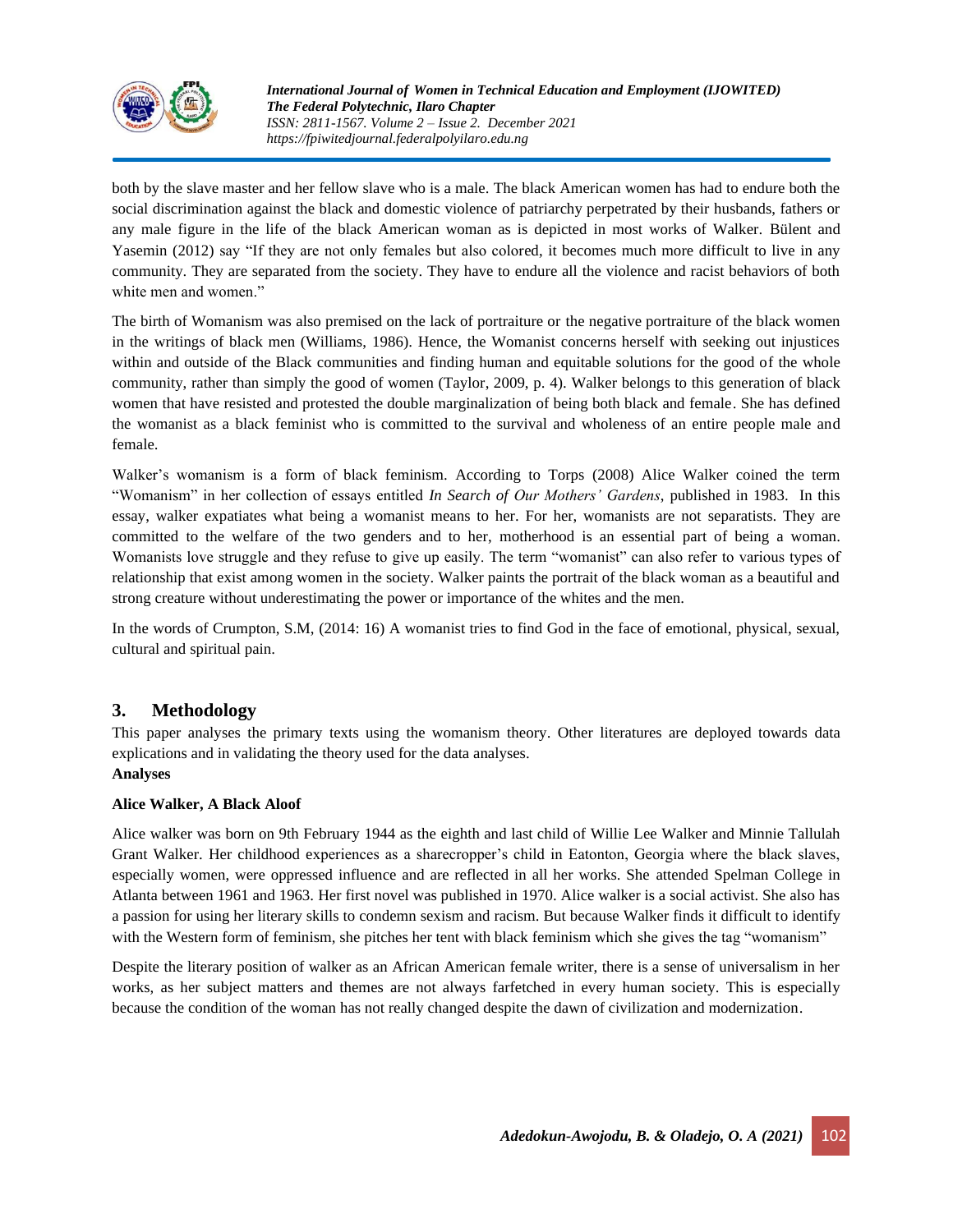

#### **Alice Walker's** *The Color Purple*

#### **Synopsis**

Celie, a fourteen-year-old girl is often beaten and raped by Alphoso, the man she thinks is her father. Twice she becomes pregnant and have babies that are taken away from her. She surmises that her father kills them. Celie cannot tell anybody what she is passing through, so she writes letter to God through which we get to know about her situation. Later her father marries her off to Albert who originally has his eyes on Nettie, Celie's younger sister. Nettie comes to live with Celie and when Mr. Albert begins to harass her sexually, she flees. When Celie does not hear from her sister for a very long time, she surmises that Nettie has died. Albert continues to brutalize Celie even during sexual intercourse. Meanwhile Mr. Albert whom Celie refers to as Mr. – has another lover, Shug Avery, whom Celie initially sees as a rival but later comes to accept to the point of an inclination towards lesbianism. Mr. Albert's son, Harpo, marries Sofia. Sofia is a strong woman who gets jailed because she trades slaps with a mayor. Meanwhile Nettie has been writing letters to Celie which Mr. – has been keeping away from Celie. Through Nettie's letters, Celie later gets to know that Alphoso is not her real father and that her presumably dead children are actually alive and are adopted by the missionary couple that Nettie befriends.

Celie and shug later leave Mr. – and relocate to Tennessee. Sofia also leaves Harpo.

Shug later gets married to another man. Celie and Sofia reconcile with their respective husbands and Nettie marries Samuel when he becomes widowed.

#### **Analysis**

With *The Color Purple*, Walker has captured the various experiences of the black American woman. The novel exemplifies the life of a typical African woman – the social and domestic violence she is exposed to. Crumpton, Stephanie (2014) has observed a culture that normalizes violence against black women, and she notes that this violence begins even when they are still girls. Walker reveals to the world the place of racism and sexism and how it affects the woman negatively. The life of a typical African American woman is exemplified in the character of Celie who initially is so voiceless that she cannot express her pains and the violence she is passing through underneath and only takes solace in writing letters to God. This is a coping mechanism as Crumpton (2014) also observes that black girls and women have developed a sub-culture of their own that allowed them to navigate their double binds. That was the life of the African American woman, the type that Walker would later picture in *In search of our mother's garden*. They had ideas they could express but they were voiceless and were not given any place to air their thoughts, so they resort into telling their children stories. Walker has said that most of her stories are her own version of her mother's stories which her mother did not have the opportunity of telling the world but told her children. The same way, Celie cannot tell anybody her story but tells it to God. Celie however, later changes from being voiceless to a state of emancipation which signals the era of the African American women of protesting sexism and airing their plight though literary means.

Walker indicates that the individual success of the women folk in fighting patriarchy is limited except they unite and fight this common evil together. This is what is suggested in the love triangles that involves Celie, Nettie and Shug and by extension Kate and Sofia. The women are able to surmount their individual and collective problems and at the end of the day, everyone becomes a winner – both the oppressors (male characters) and the oppressed (female characters). This is achieved through the combined effort of the women to unite and fight patriarchy. With this, Walker is implying that the battle against patriarchy should not be left in the hands of a few individuals, rather, that all hands should be on deck. And by making sure that the male characters too become happy at the end of the day, Walker is implying that being fair in the treatment of the woman does not reduce the man in any way.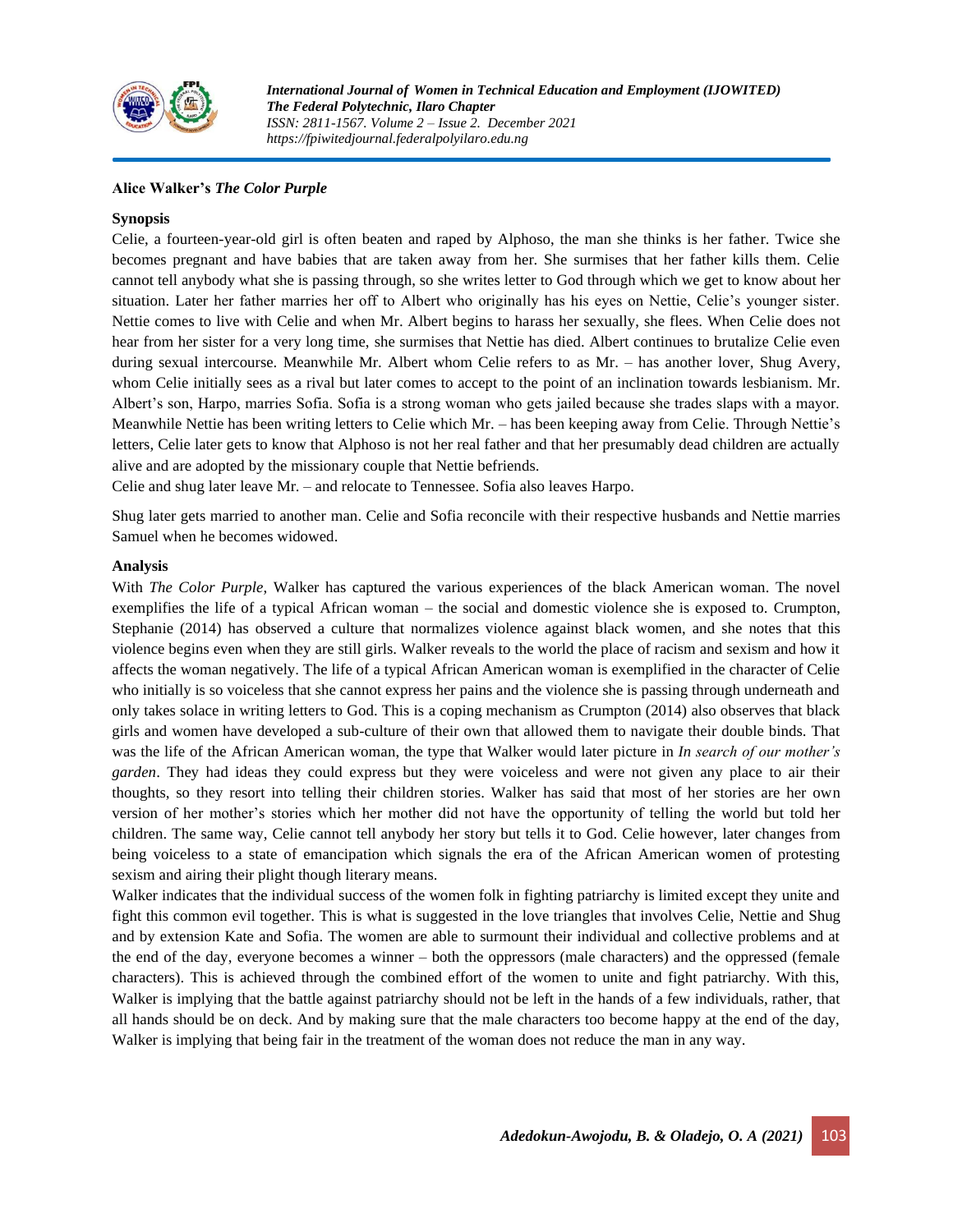

Walker frowns at violence against women. In the height of patriarchy, Mr. – brutalizes Celie even in the act of sexual intercourse. In Africa there is this notion that sex is not to be enjoyed by the woman; rather it is to be given by the woman for the gratification of the man's libido.

In African societies it is considered normal for a man to have two or more women, but an abnormality for a woman to have more than one man, hence two women – Shug and Celie - in Mr.–'s life. This is a pointer to the objectification of women, the fact that men see women as mere possessions and that they can acquire as many as they want.

Despite the prevalence of patriarchy, Sofia dares to challenge it. She displays strength at every point in time. She trades slaps with a mayor for his attempts to subordinate her by making her work as a maid, though she is later jailed.

Another instance of patriarchy is Mr. –'s denying Celie access to her sister's letters which he hides away.

The story takes twists and turns as it is revealed through letters that the children of the missionary couple who Nettie befriends are actually Celie's children and that Mr. Alphoso is not Celie's real father but step-father.

African women submission to and endurance of hardship does not imply that they are physically and emotionally weak. Women are strong and can make a life of their own. Shrug and Celie move away to Tennessee, and Celie makes a living from sewing.

Abney Angela (2014) has also noted that African American blacks have difficulty showing affection in a traditional way. The inclination towards lesbianism between Celie and Shrug who later comes to live in the house is worthy of note. For one, we can say that the frustration that both women experience from Mr. - leads to defense mechanism. Then we can also say there is the desire to explore the "second" sex if the man is not good enough.

Another exposure of feminist torture is the circumcision and facial scarring done for Tashi, the African girl that Adam marries.

Also, there is a tendency towards finding a fault in all the women characters. The woman is never praised no matter what she does. Celie grows up being told she is inferior, Shrug Avery told she is evil, Sofia pays for daring. Through the character of Sofia, Walker shows that self-assertion is not without its price.

Cecile's referring to her husband as Mr. - is symbolic. It shows a state of anonymity which suggests that the man that brutalizes Celie can be any man in time and space. It can also suggest Celie's total reference for him.

Walker has clearly suggested that radical feminism, the type that Sofia practices, is not the best for the African women as it can have consequences - Sofia suffers twelve years of servitude.

#### *Everyday Use: for your Grandmama*

#### **Synopsis**

Mama has two daughters - Dee and Maggie – who are different in their manners. Maggie is reserved, almost shy, and tolerant while Dee is bold and has an aura of authority around her. Dee goes to school, becomes enlightened and when she comes to visit her mother and her sister, she makes them know that she has changed her name. And she tries to dominate both her sister and her mother by trying to acquire possessions that belong to her mother and her sister including the quilt which is Maggie's heritage. Maggie, because of her submissive nature, decides to let her sister have the quilt, but her mother fights for her helps her have her quilt back.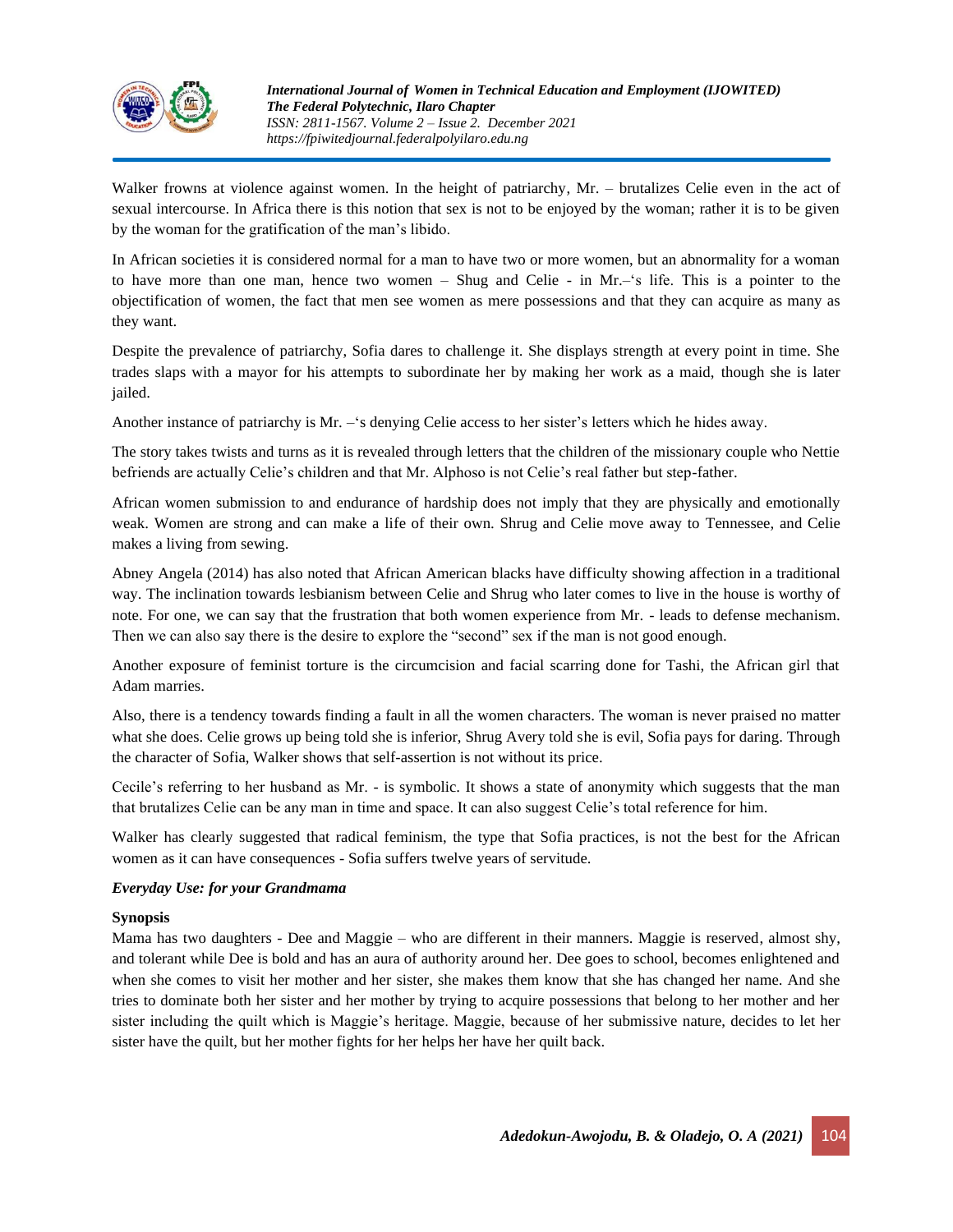

**+**

is a contrast between the character of Maggie and Dee. Maggie is shy and reserved and will not hold too much on to things. Dee on the other hand is bold daring and believes so much in herself to the point of self-obsession.

Walker continues to celebrate motherhood as she sees motherhood as an essential part of the woman's life. Motherhood is also an essential tenet of womanism. Mama has unconditional love for her two daughters despite the differences in their behaviors. Mama talks about the love that exist between mother and children. "On TV mother and child embrace and smile into each other's faces" (p.2)

Walker also asserts that motherhood has a way of changing the woman, making her more tolerant and forbearing. Mama confesses:

> "In real life I am a large, big-boned woman with rough, man-working hands. In the winter I wear flannel nightgowns to bed and overalls during the day. I can kill and clean a hog as mercilessly as a man. My fat keeps me hot in zero weather. I can work outside all day, breaking ice to get water for washing; I can eat pork liver cooked over the open fire minutes after it." (p.2)

This is to say that she used to be like Dee, but motherhood has made her to have a tendency towards Maggie's timid personality.

Walker also uses this to suggest that African women are strong, not only emotionally but physically. Mama goes on confessing "One winter I knocked a bull calf straight in the brain between the eyes with a sledgehammer and had the meat hung up to chill before nightfall." (P.2)

While Mama is a replication of the old generation of African women, who though strong, had been forced to put their strength under check so that they went on enduring hardship, Dee is a generation of the new African women, equally strong and maximizing the strength for her own advantage. Here a contrast is made between the old generation and the new generation of strong African women:

> "Who can even imagine me looking a strange white man in the eye? It seems to me I have talked to them always with one foot raised in flight, with my head turned in whichever way is farthest from them. Dee, though. She would always look anyone in the eye. Hesitation was no part of her nature." (P3)

These lines suggest that while the older generation cannot challenge male dominance and patriarchy, the younger generation can.

Another fact that can be deduced form this story is that unpleasant experiences have their ways of making one lose their courage. We are made to know that the incidence of the fire outbreak which burnt down the family's former house is responsible for Maggie's reclusive nature.

Dee's education also has contributed to her outspokenness and her believe in herself. Education is an eye-opener. Dee is self-important and always believes that she deserves the best, always wanting to have the good things for herself. Though her character might not be found alluring to an average African, she contributes to the overall effect and the point that Walker is trying to make.

Walker also uses this story not just to talk about the female strength but also to highlight the dominance of the whites and the oppression of the black as captured in Mama's words "Don't ask me why: In 1927 colored asked fewer questions than they do now." (p.3)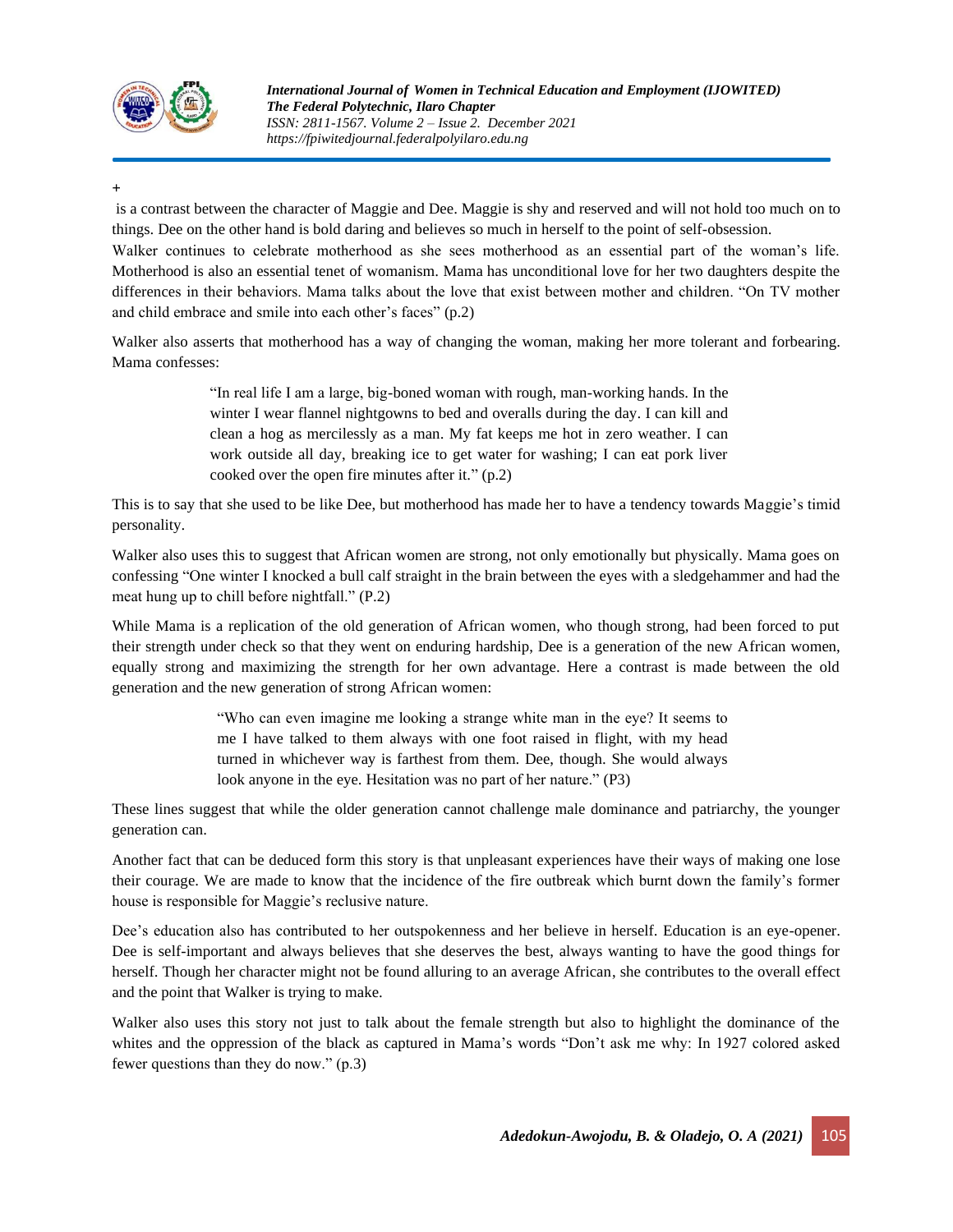

Worthy of mention is the idea that men cannot tolerate women who are too daring. Alice Walker might be using this as a subtle condemnation of radical feminism as Dee pays the price of being too daring. According to the story:

> When she was courting Jimmy T, she didn't have much time to pay visits to us but turned all her faultfinding power on him. He *flew* to marry a cheap city girl from a family of ignorant, flashy people. She hardly had time to recompose herself. (p. 51)

This is one of the motifs in Walker's works that, in as much as the African women need emancipation, men in Africa and in the world at large can hardly stand being made to feel less a man, so in the same way that Sofia in *The Color Purple* pays for her daring, Dee too pays for her daring.

Dee's change of name to Wangero Leewanika Kemanjo is significant, and this fact should not be glossed over. It signifies the strength of the African woman at self-re-assertion and redefinition. By making a firm decision to change her own name, Dee (Wangero) now establishes that the society or family does not have the right to determine the definition of her existence and she alone reserves the right to do so. This is also in line with the black women reaffirmation of identity by way of literary expression. Her courage to ask questions about the epistemology of her renounced name shows that African women have now begun to question and challenge structures that do not put them in to consideration in deciding their definition. When her mother expresses a displeasure about her changing her name because she was named after her mother's sister, Dee (Wangero) replied, "But who was *she*  named after?"

She demands to have the chun top and the dasher. Education has made her to ask for what she needs rather than groan in desperate need.

She decides to have the quilts which the mother has reserved for Maggie. After a series of argument with her mother in which Wangero gives good reasons why she and not Maggie should have the quilt, Maggie intercepts and tells her mother to let her sister have the quilt. This is by way of total submission to patriarchy, subjugation, and marginalization of the woman. Alice captures this in: "She can have them, Mama," she said, like somebody used to never winning anything or having anything reserved for her. "I can 'member Grandma Dee without the quilts." (153)

But Mama collects the quilt from Dee, only then did Wangero bring out the lesson she has been trying to teach both Maggie and her mother to embrace the new way of trying to fight for what is by right theirs, rather than stay always cheated.

Mama's non-conditional affection for her daughters, irrespective of the fact that they are poles apart, is an indication of the womanist inclinations.

### *In Search of our Mother's Garden*

This essay is what Walker uses to relate the problem of the African woman. The image and portrait of the woman shows that the woman is strong, beautiful, rich and intelligent, but these good qualities of the woman is viewed in the negative light. The good qualities of the woman make the man idolize the woman; perceive her as a saint rather than a woman. The tone of the essay shows how angered Walker is with this system:

> "Instead of being perceived as whole persons, their bodies became shrines: what was thought to be their minds became temples suitable for worship." (p.4)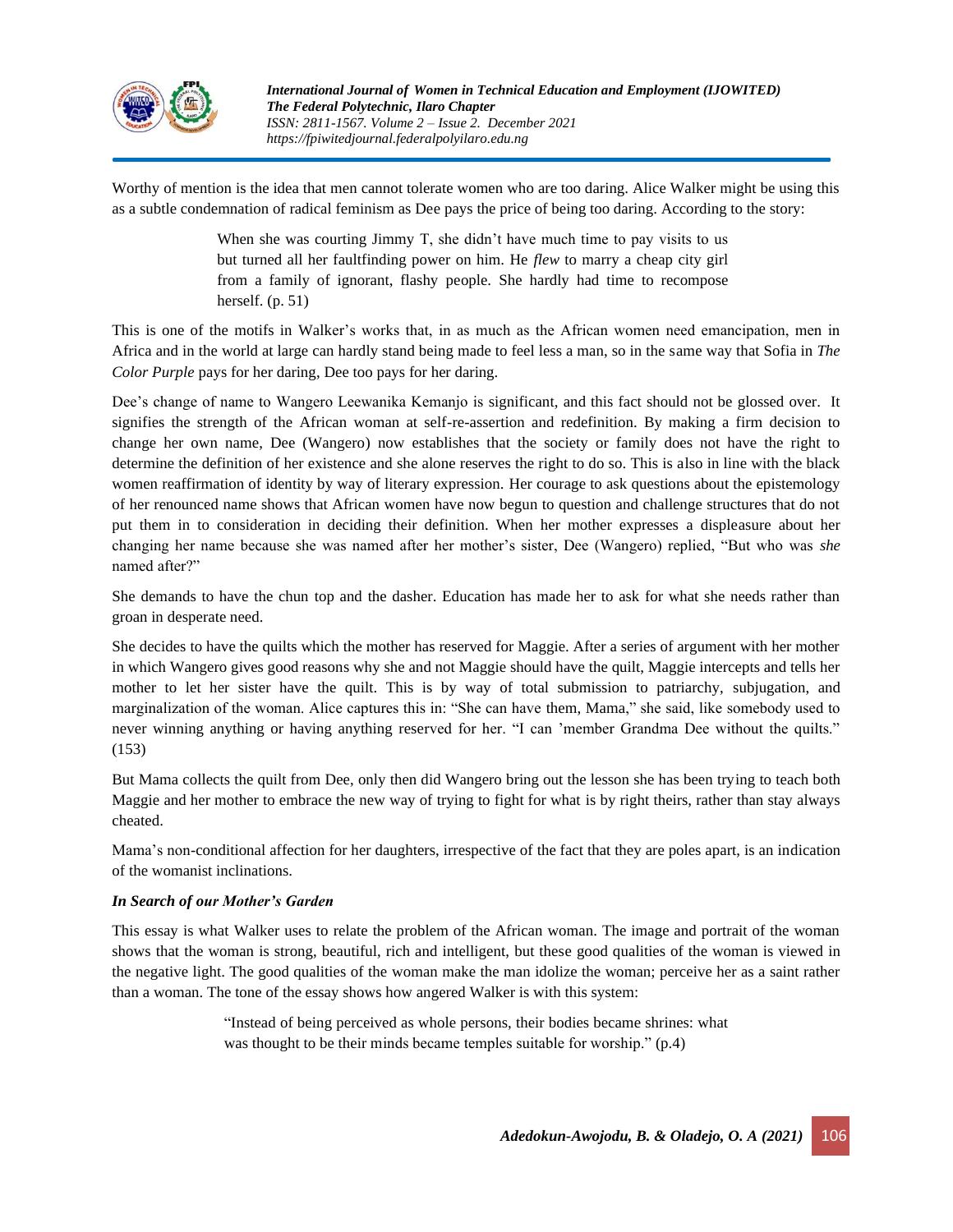

She argues that though these earlier black women possessed great skills and talents for artistry, which were not explored, they were sentenced to household shores while they had as much creative ability as their male counterparts. Walker asks rhetorically: "Or was she required to bake biscuits for a lazy backwater tramp, when she cried out in her soul to paint watercolors of sunsets, or the rain falling on the green and peaceful pasture-"These women with as much creative ability as the men, the women in the age of the Walker's grandmother and mother did not have the privilege of being artistically creative like the privilege the generation of Walker and subsequent generations enjoyed. She argues that these women could have been novelists, dramatists, or poets. But they die "with their real gifts stifled within them."

The black women of that time were condemned to carry the burden that everyone else refuses to carry. Walker gives accounts of how hardworking her mother was, always working beside and not behind her father at the field, cultivating her orchards and doing her household chores from dusk till dawn, yet finding time to tell her children stories. This is a good potential that she could have fully utilized to express herself, earn a name for herself as well as a living. Alice confesses that most of her stories are the revised versions of the stories her mother had told her." Yet the woman never gets any fair treatment from the man. The man decided the world and the definition of his woman and the portrait of the woman in text is not good:

> Black women are called, in the folklore that so aptly identifies one's status in society, "the *mule* of the world," because we have been handed the burdens that *everyone-else* refused to carry. We have also been called "Matriarchs," "Superwomen," and "Mean and Evil Bitches." Not to mention "Castraters" and "Sapphire's Mama." When we have pleaded for understanding, our character has been distorted; when we have asked for Simple caring, we have been handed empty inspirational appellations, then stuck in the farthest comer. When we have asked for love, we have been given children. In short, even our plainer gifts, our labors of fidelity and love, have been knocked down our throats. To be an artist and a black woman, even today, lowers our status in many respects, rather than raises it and yet, artists we will be. (p.405)

Women did as much grueling labor work as men did, yet they are regarded as less of human than the man.

Women also had sense of beauty. Walker recounts her mother's penchant for flowers. And she claims that she owes her heritage of love and beauty to her mother.

#### **Alice Walker's Motif of Womanism**

Apart from the fact that Walker's works often discuss racism, as a result of the harrowing experiences suffered by the blacks in the house of the white masters, her works often capture the tenets of womanism. For example, she preaches in subtle way in both *The Color Purple* and *Everyday use: For your Grandmama* the danger inherent in being too radical in fighting patriarchy. Sofia has to work as a slave for the mayor for twelve years because she radically challenges patriarchy by slapping the mayor who slaps her back, the same way that Dee pays for being too radical by losing her former boyfriend to another woman because of her incessant fault-finding habit in *Everyday use: For your Grandmama*. Walker is not using the characters of Dee and Sofia to preach that women should continue to lament under the heavy burden of patriarchy, rather she is saying that subtle approach to subjects involving male dominance is better and more effective. Maggie gets the sympathy of her mother and gets the quilt which symbolizes her own heritage back because she is liberal in her feminism, the same way Kate gets Mr. – to buy Celie new set of clothes simply by dialogue.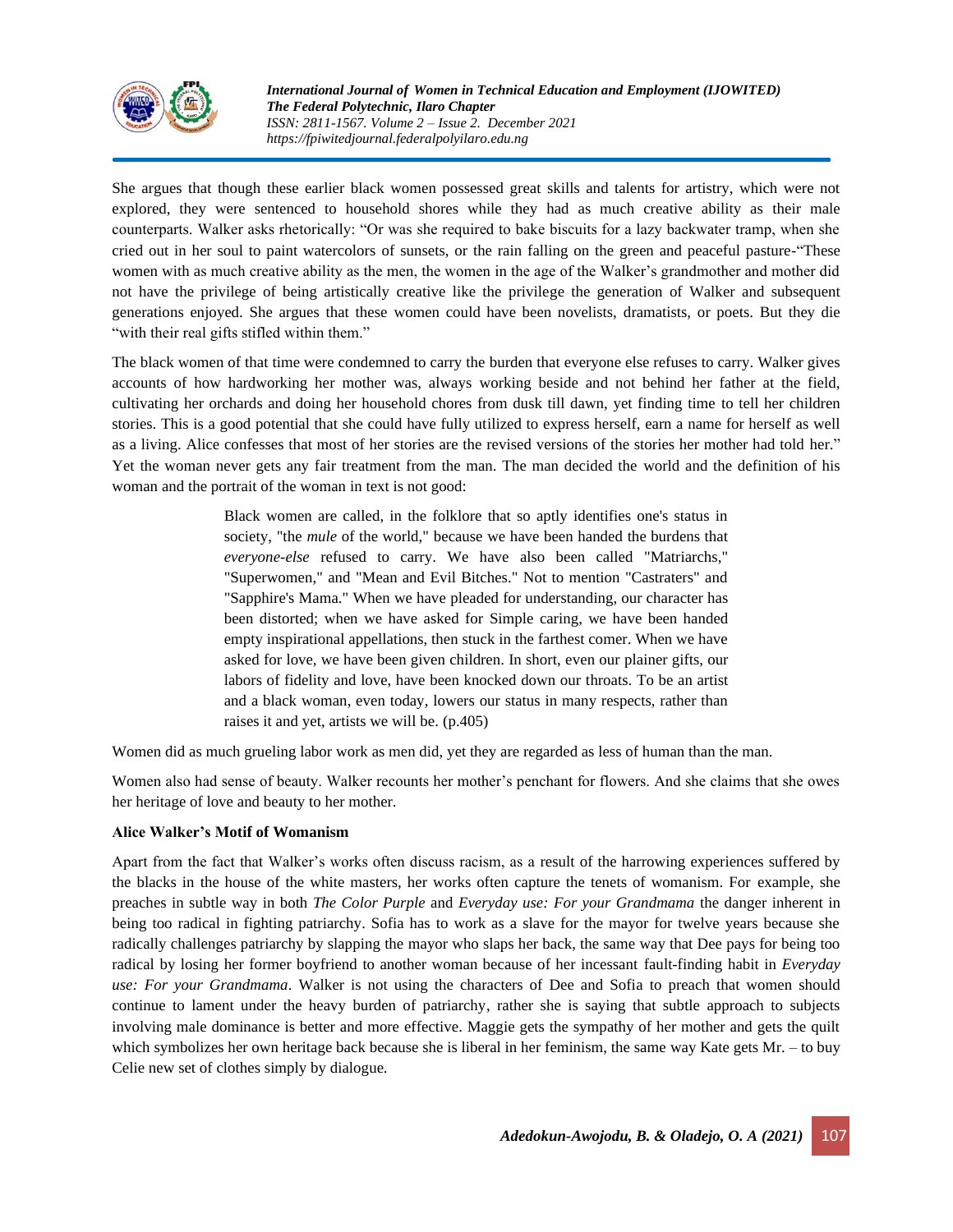

The works of Walker also captures the fact that motherhood is an integral part of Womanism. Mama in Everyday *Use: For your Grandmama* displays affection for her two daughters. She loves and shows that she loves them unconditionally regardless of their inadequacies. Despite the fact that Dee and Maggie differ in their outlook to life, Mama still tries to balance between them by catering for the needs of the two. While Maggie shows affection for cultural heritage and Mama lets her have the quilts, Dee prefers education and exposure, and Mama provides for her needs by raising money and seeking financial assistance of the church in order to send her to school. In the same way, Celie displays uneasiness because she thinks her children have been killed. Her anxiety and suspicion rises the day she stumbles on a woman and a girl who looks like her and bears the name she has given her own daughter. She is happy to learn that her children are after all alive. The character of Mama and Celie is not farfetched in real life African society. A typical African woman sees her children as the center of her world and can go to any extent to protect the interests of her children. Records have shown that many African women endure the patriarchal dominance of their husband and would not opt for a divorce because of their children.

Another tenet of womanism is the various relationships that exist among the women in the society. Women often have their different traits and inadequacies and often there are rifts and there are cases of misunderstanding but in spite of that, women still manage to bond, they still manage to bear one another's burdens. The female characters in the Color Purple, though at one time or the other steps on each other's toes, still manage to be there for each other. An example is the case of Celie and Shrug who initially see each other as rivals and enemies, but later come to be best of friends, also in Everyday Use: For your Grandmama, Dee and Maggie despite their different characters still manage to tolerate each other to a good extent. Maggie is willing to let go of her treasured quilt for her sister. Mama manages to be the mediator between her two children despite her own personal challenges too.

Another recurrence in the works of Walker is the autobiographical touch to her works. There is an element of truelife story in her works. The novel and short story considered for this study reflect Walker's early life as a child. Quilting is an integral part of her story. Quilts perhaps have a special place in her life or have a special meaning to her. For her, it could signal feminist creativity, and probably beauty, but she has shown that quilting is part of her own personal heritage, given her background discussed above.

# **4. Conclusion**

Walker has been able to show through these selected works, the need for dialogic complementarity. Her school of feminism does not believe that women have to be separatists. Rather she advocates the need for both sexes to complement each other. While she is never in support of the subjugation and oppression of the female gender by the man, she does not believe that the battle against patriarchy can be won by total annihilation of the man. This is what is brought to bear as she makes Sofia pay for raising her hand back at a mayor. For her, to have an egalitarian society, no sex should see itself as superior, neither should a sex think it is better off without the other. She has set a pace for many generations of African female writers after her, so that it is uncommon to see the western radical sort of approach to feminism exhibited by African female writers. Therefore, it would not be wrong to refer to Walker as a "liberal feminist" as she would mostly prefer to be called a "womanist".

Many African writers have since adopted workers approach to feminism and have continued to manifest its tenets in their writings. This approach has also continued to impact the society positively and foster cooperation.